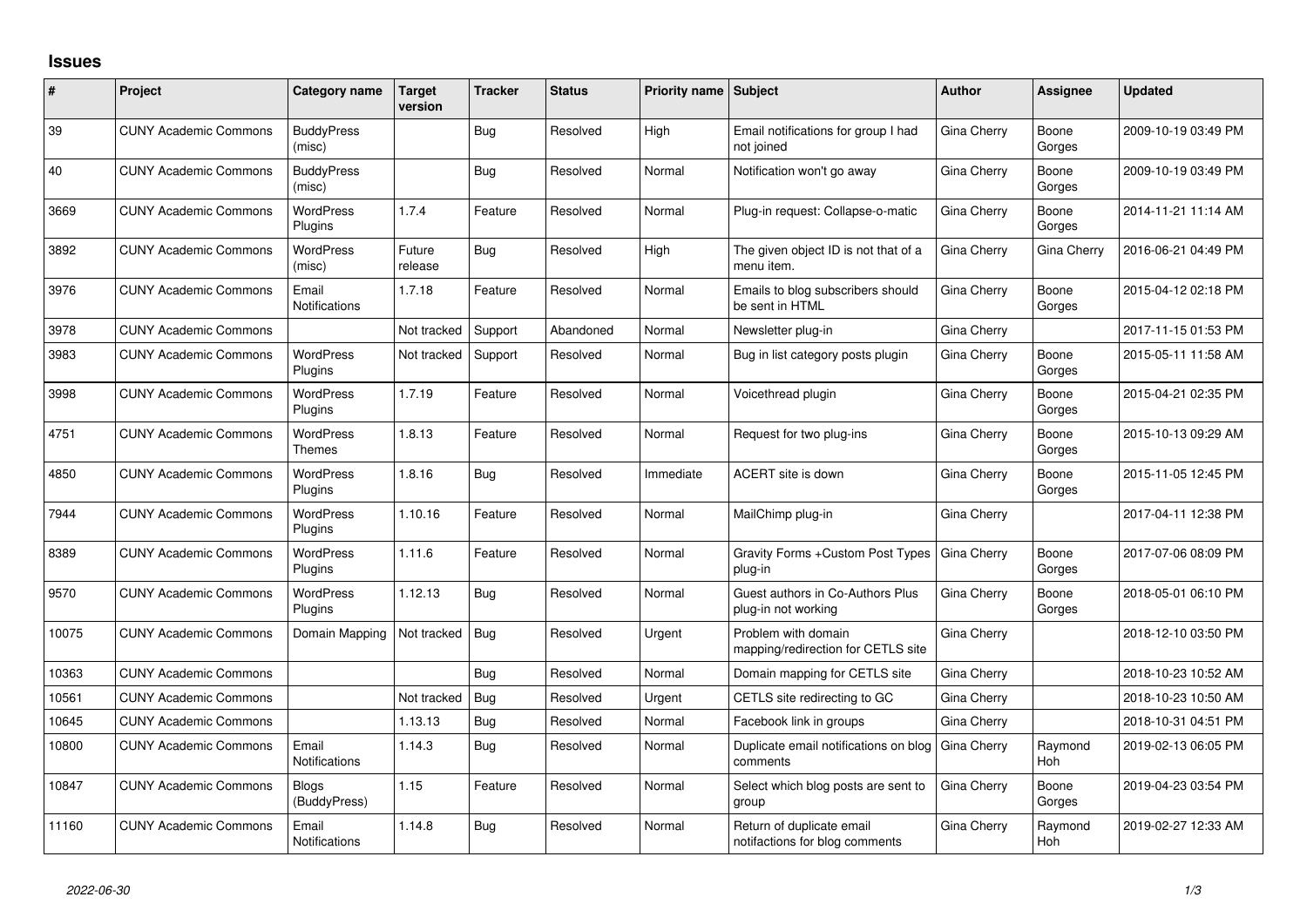| #     | Project                      | Category name                 | <b>Target</b><br>version | <b>Tracker</b> | <b>Status</b>        | <b>Priority name Subject</b> |                                                                              | <b>Author</b> | Assignee        | Updated             |
|-------|------------------------------|-------------------------------|--------------------------|----------------|----------------------|------------------------------|------------------------------------------------------------------------------|---------------|-----------------|---------------------|
| 11311 | <b>CUNY Academic Commons</b> | WordPress<br>Plugins          | 1.14.11                  | Feature        | Resolved             | Normal                       | Request for post expiration plug-in                                          | Gina Cherry   | Raymond<br>Hoh  | 2019-04-15 10:47 AM |
| 11312 | <b>CUNY Academic Commons</b> | <b>WordPress</b><br>Plugins   | Not tracked              | <b>Bug</b>     | Resolved             | Normal                       | Cannot add guest author to post                                              | Gina Cherry   |                 | 2019-04-11 09:56 PM |
| 11313 | <b>CUNY Academic Commons</b> | Spam/Spam<br>Prevention       | 1.17.7                   | Bug            | Resolved             | High                         | Overly aggressive spam filters                                               | Gina Cherry   | Raymond<br>Hoh  | 2020-11-05 04:30 PM |
| 11398 | <b>CUNY Academic Commons</b> | Email<br>Notifications        | 1.15                     | Bug            | Resolved             | Normal                       | Blog post notification emails are not<br>formatted                           | Gina Cherry   | Raymond<br>Hoh  | 2019-05-07 03:22 PM |
| 11441 | <b>CUNY Academic Commons</b> | Reply By Email                | 1.15.3                   | Bug            | Resolved             | Normal                       | Blog/group comments                                                          | Gina Cherry   | Raymond<br>Hoh  | 2019-06-11 11:05 AM |
| 11444 | <b>CUNY Academic Commons</b> |                               | 1.15.1                   | Bug            | Resolved             | Normal                       | New site settings not saved                                                  | Gina Cherry   |                 | 2019-05-14 11:15 AM |
| 11451 | <b>CUNY Academic Commons</b> | Group Blogs                   | 1.16                     | Feature        | Resolved             | Normal                       | 'Send to group' checkbox should<br>remain unchecked for saved draft<br>posts | Gina Cherry   | Boone<br>Gorges | 2019-12-04 10:51 AM |
| 11488 | <b>CUNY Academic Commons</b> | WordPress<br>Plugins          | 1.15.8                   | Bug            | Resolved             | Normal                       | Co-authors plus plug-in                                                      | Gina Cherry   | Raymond<br>Hoh  | 2019-08-27 11:36 AM |
| 11501 | <b>CUNY Academic Commons</b> |                               | 1.15.3                   | Bug            | Resolved             | Normal                       | Error message when editing post                                              | Gina Cherry   |                 | 2019-05-31 10:57 AM |
| 11507 | <b>CUNY Academic Commons</b> |                               |                          | Bug            | Rejected             | Normal                       | Apply layout to existing site?                                               | Gina Cherry   |                 | 2019-05-31 01:33 PM |
| 11508 | <b>CUNY Academic Commons</b> |                               | 1.15.3                   | Bug            | Resolved             | Normal                       | Bug with "Send to Group"                                                     | Gina Cherry   |                 | 2019-06-11 10:31 AM |
| 11511 | <b>CUNY Academic Commons</b> | WordPress<br>Plugins          | 1.15.3                   | Feature        | Resolved             | Normal                       | Plug-in request                                                              | Gina Cherry   |                 | 2019-06-11 11:05 AM |
| 11512 | <b>CUNY Academic Commons</b> |                               |                          | Bug            | Duplicate            | Normal                       | Links not opening in new tab                                                 | Gina Cherry   |                 | 2019-06-04 11:08 AM |
| 11513 | <b>CUNY Academic Commons</b> | Email<br><b>Notifications</b> | 1.15.4                   | Bug            | Resolved             | Normal                       | Extra group notification                                                     | Gina Cherry   | Raymond<br>Hoh  | 2019-06-25 04:22 PM |
| 11518 | <b>CUNY Academic Commons</b> |                               | Not tracked              | Bug            | Resolved             | Normal                       | Question about group events                                                  | Gina Cherry   |                 | 2019-06-04 02:14 PM |
| 11545 | <b>CUNY Academic Commons</b> | WordPress<br>Plugins          | Not tracked              | Support        | New                  | Normal                       | <b>Twitter searches in WordPress</b>                                         | Gina Cherry   | Matt Gold       | 2019-09-23 01:03 PM |
| 11582 | <b>CUNY Academic Commons</b> |                               |                          | Bug            | Rejected             | Normal                       | Site privacy options                                                         | Gina Cherry   |                 | 2019-06-20 11:26 AM |
| 11646 | <b>CUNY Academic Commons</b> |                               | Not tracked              | Feature        | Resolved             | Normal                       | Redmine request                                                              | Gina Cherry   |                 | 2019-07-23 11:17 AM |
| 11649 | <b>CUNY Academic Commons</b> | WordPress<br>Plugins          | 2.0.3                    | Bug            | In Progress          | Normal                       | CC license displayed on every page                                           | Gina Cherry   | Raymond<br>Hoh  | 2022-06-29 11:32 AM |
| 11927 | <b>CUNY Academic Commons</b> |                               | 1.15.11                  | Bug            | Resolved             | Normal                       | WP editor backups                                                            | Gina Cherry   |                 | 2019-10-08 11:22 AM |
| 11997 | <b>CUNY Academic Commons</b> | Domain Mapping                | 1.15.13                  | Bug            | Resolved             | Urgent                       | Domain mapping not working for<br>CETLS site                                 | Gina Cherry   | Raymond<br>Hoh  | 2019-11-12 10:38 AM |
| 12003 | <b>CUNY Academic Commons</b> |                               | 1.15.13                  | <b>Bug</b>     | Resolved             | Normal                       | Editing events using Events<br>Manager plugin                                | Gina Cherry   |                 | 2019-10-22 04:39 PM |
| 12004 | <b>CUNY Academic Commons</b> |                               | Not tracked              | Support        | Reporter<br>Feedback | Normal                       | Notifications for spam blog<br>comments                                      | Gina Cherry   | Raymond<br>Hoh  | 2019-11-01 12:05 PM |